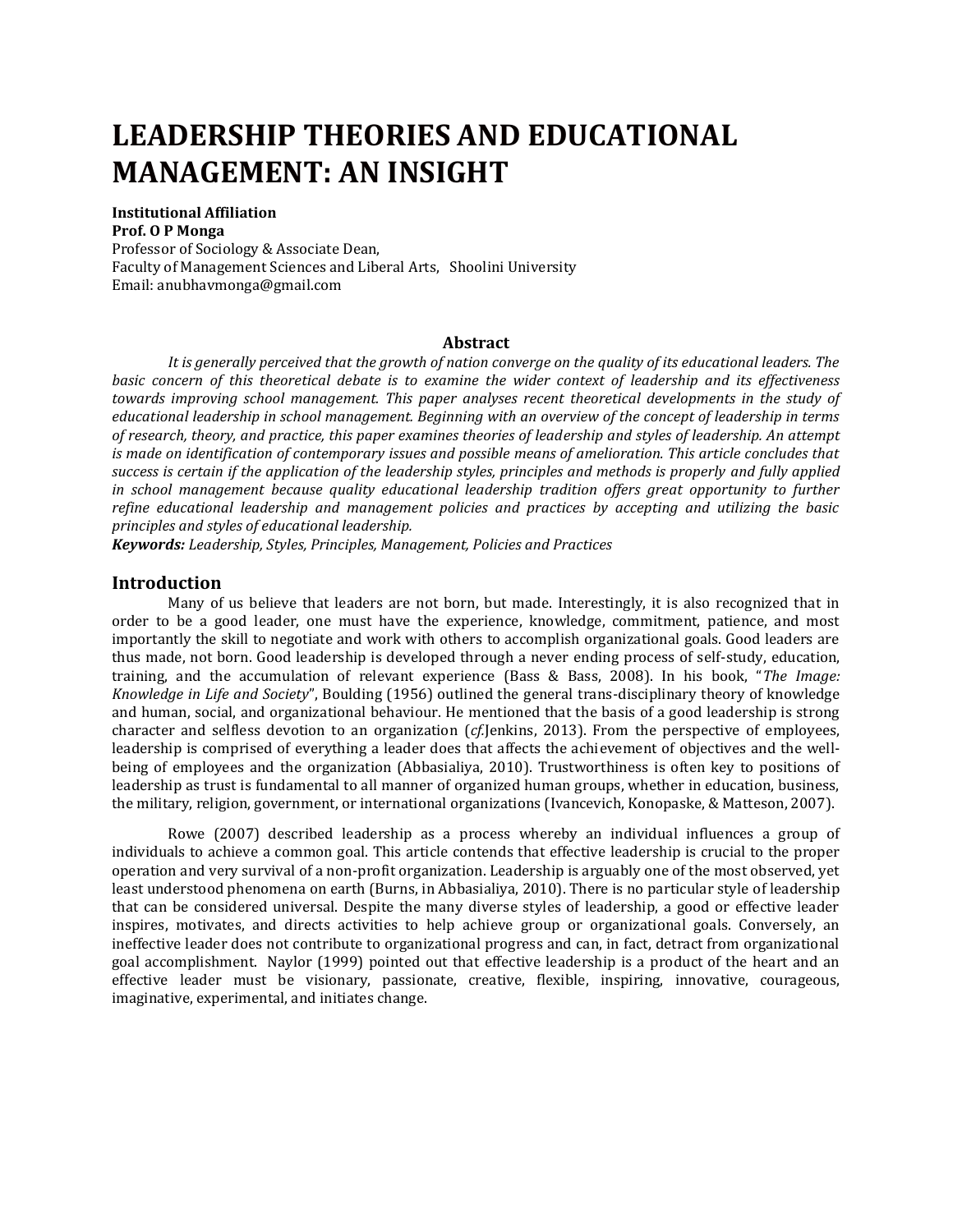

**Figure 1.** Qualities of the leader and the manager

This study focuses on two questions: first, what is educational leadership? and second, what is the impact of leadership style on school management, teachers and students ? And, third, what role it plays in meeting the challenges facing educational institutions in India? The main focus of this theoretical debate is to critically analyse the wider context in which leadership is made on effectiveness and improved school management. For understanding phenomenon of this nature, theories of leadership provide vital insight on various dimensions of leadership.

## **Theories of Leadership**

In contemporary socio-economic and political world traditional theories of leadership i.e trait and personality based characteristics have shifted to situation perspective in which situation is determined by skills of the leader (Avolio, Walumbwa, & Weber, 2009). All contemporary theories can be accommodated under three broad perspectives; process perspective, trait perspective, and skill perspective. Implicitly, there seems to be some degree of affirmation that leadership is a process that involves influence with a group of people toward the realization of goals (Wolinski, 2010). It was pointed out by Charry (2012) that scholarly interest in leadership received increased attention of scholars during the early part of the twentieth century. According to this scholar there are eight major theories of leadership. Earlier theories focused on the qualities that distinguish leaders from followers, whereas later ones viewed other factors associated with leadership. Thse theories are: Trait Theory, "Great Man" Theory, Contingency Theories, Situational Theory, Behavioural Theory, Participative Theory, Transactional / Management, Theory Relationship / Transformational Theory, and Skills Theory.

Trait Theory assumes that people inherit certain traits or qualities which make them better suited to leadership. Trait theories often identify particular personality or behavioural characteristics that are shared by leaders. But many have begun to criticize this theory and questions, if particular traits are key features of leaders and leadership, how do we explain people who possess those qualities but are not leaders? Inconsistencies in the relationship between leadership traits and leadership effectiveness eventually led scholars to shift paradigms in search of new explanations for effective leadership. Great Man Theory emphasizes that great leaders are born, not made. These theories often portray leaders as heroic, mythic and destined who rise to leadership whenever needed (Ololube, 2013). Contingency Theories stress on specific variables in the environment that might determine which style of leadership is best suited for a particular work situation. According to this theory, leadership styles vary across all situations. Success depends upon a number of variables, including leadership style, qualities of followers and situational features (Charry, 2012). Contingency theory categorically states that effective leadership depends on the degree of fit between a leader's qualities and leadership style and that demanded by a specific situation (Lamb, 2013). A contingency factor is thus any condition in any relevant environment to be considered when designing an organization or one of its elements (Naylor, 1999).

Situational Theory proposes that leaders choose the best course of action based upon situational circumstances. Different styles of leadership may be more appropriate for different types of decision-making. For instance, where group members are skilled experts and expect to be treated as such, a democratic style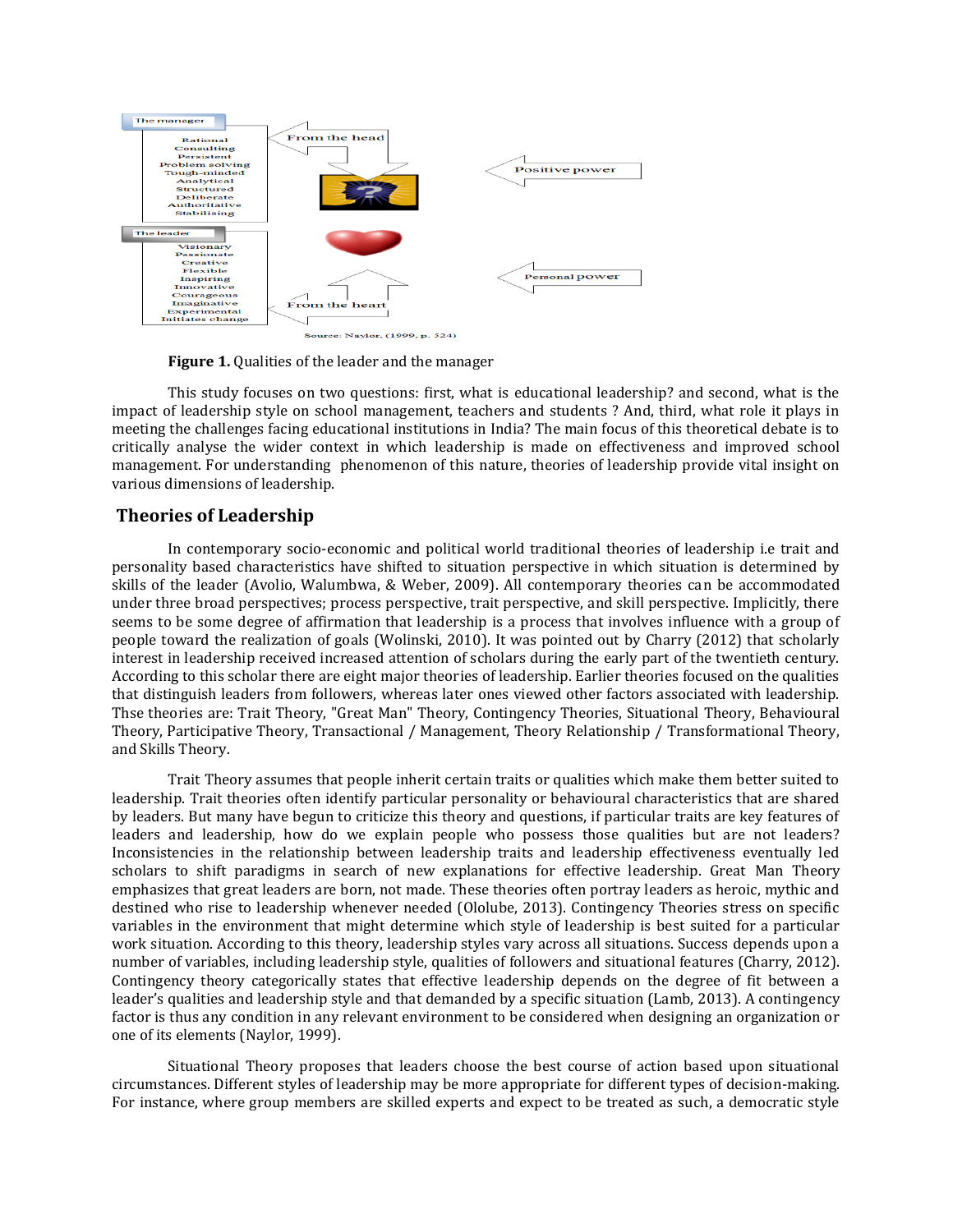may be more effective. In other instances, in a situation where the leader is expected to be the most knowledgeable and experienced member of a group, an authoritarian style of leadership might be most appropriate. Behavioural theories of leadership are based on the premise that great leaders are made, not born. This theory focuses on the actions of leaders and not on their intellectual qualities. People can learn to become leaders through training and observation. Naylor (1999) noted that interest in the behaviour of leaders emerged from systematic comparison of autocratic and democratic leadership styles. Autocratic leaders are met with unhappiness and hostility of group members. A democratic leader is often a welcome by group members. Participative leadership theories point out that the ideal leadership style is one that takes the input of others into account. Participative leaders encourage participation and contributions from group members and help group members to feel relevant and committed to the decision-making process. According to Lamb (2013), a manager who believes in participative leadership, seeks to involve other people, rather than making all the decisions at his own. In this way, improves commitment and collaboration, which results into rational decisions.

Transactional Theory focuses on the role of supervision, organization and group performance and the exchanges that take place between leaders and followers. This approach confines leadership on a system of rewards and punishments (Charry, 2012). In other words, on the notion that a leader's job is to create structures that make it abundantly clear what is expected of followers and the consequences (rewards and punishments) associated with meeting or not meeting organizational expectations (Lamb, 2013). When employees are successful, they are rewarded and when they fail, they are reprimanded or punished (Charry, 2012). This theory is often likened to the concept and practice of management and continues to be an extremely common component of many leadership models and organizational structures (Lamb, 2013).Transformational theoretical perspective focuses on the connections formed between leaders and followers. In this a leader engages with others and is able to "create a connection" that results in increased motivation and morality in both followers and leaders. Transformational leaders motivate and inspire people by helping group members see the importance and higher purpose of the task. These leaders are focused on the performance of group members, but also on each person to fulfilling his or her potential. Leaders of this style often exhibit high degree of ethical and moral standards (Charry, 2012). Skills Theory conveys that learned knowledge and acquired skills/abilities are significant factors in the practice of effective leadership. Interestingly, this theory acknowledges the connection between inherited traits and the capacity to lead effectively, but argues that learned skills, a developed style, and acquired knowledge, are the real keys to leadership performance. It demands considerable effort and resources for leadership training and development (Wolinski, 2010).

## **Principles of Leadership**

- In addition to leadership theories, the principles of leadership are a commonly studied phenomenon. The United States Army (1983) identified eleven basic principles of leadership and the means for implementing them:
- Be technically proficient: As a leader, you must know your job and have a solid familiarity with the tasks of your different employees;
- Develop a sense of responsibility in your workers: Help to develop good character traits that will help them carry out their professional responsibilities;
- Ensure that tasks are understood, supervised, and accomplished: Communication is key. A leader must be able to communicate effectively. Leaders should spend most of their day engaged in communication. Older studies, in fact, noted that organizational leaders (managers) spent 70 to 90 per cent of their time each day on communication and related activities (Barrett, [n.d]);
- Keep your workers informed: Know how to communicate with not only junior staff, but senior staff and other key people as well;
- Know your people and look out for their well-being: Be well versed in basic human nature and recognize the importance of sincerely caring for your workers;
- Know yourself and seek self-improvement : In order to know yourself, you have to understand what you are,what you know, and what you can do (attributes). Seeking self-improvement means continually strengthening your attributes.This can be accomplished through self-study, formal education, workshops, reflection, and interacting with others;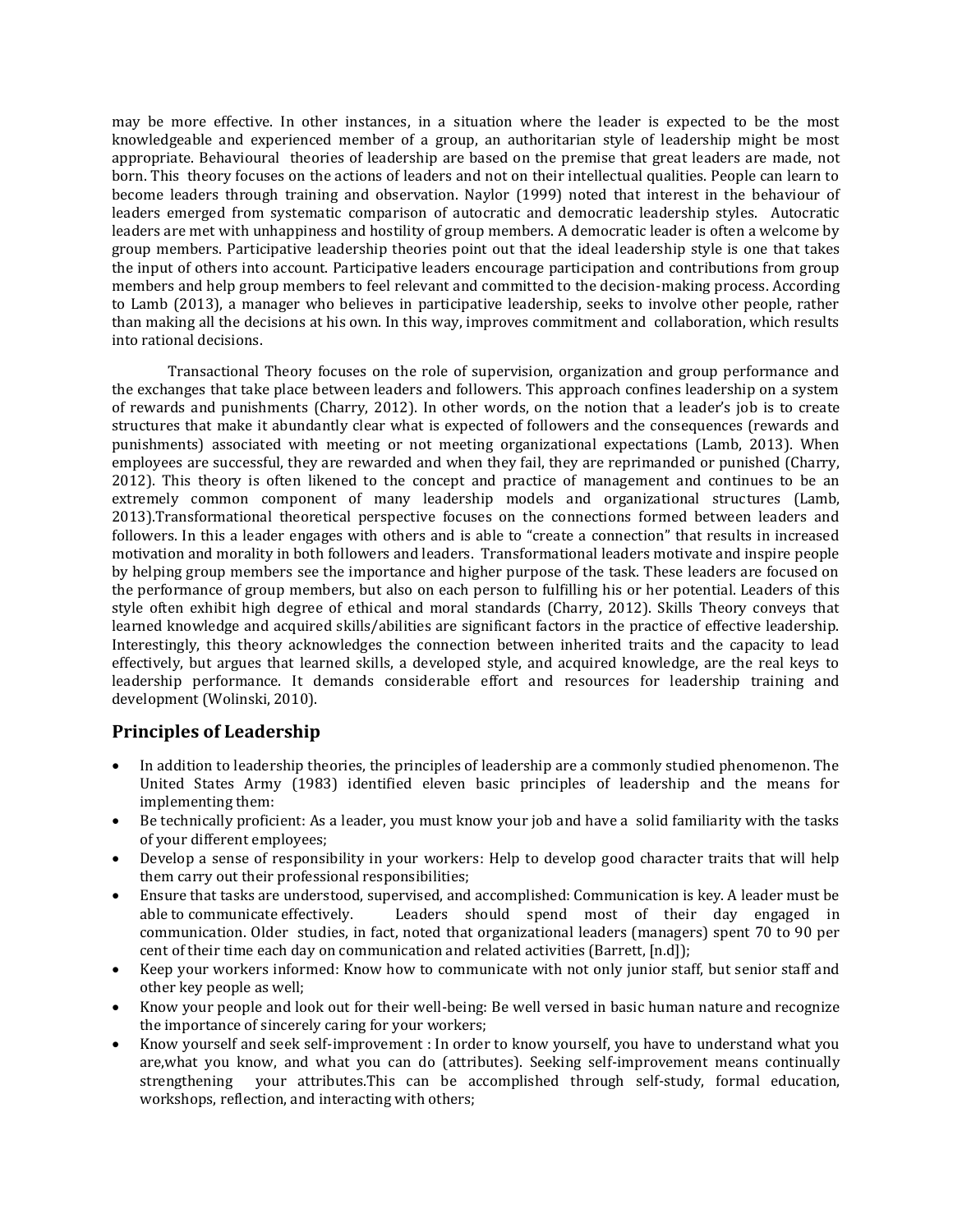- Make sound and timely decisions: Use good problem solving, decision making, and planning tools;
- Seek responsibility and take responsibility for your actions: Search for ways to guide your organization to new heights. When things go wrong, do not blame others. Analyze the situation, take corrective action, and move on to the next challenge;
- Set the example: Be a good role model for your employees. Employees mustnot only be told what is expected of them, but see leaders embodying organizational qualities and ethics. Leaders must embody what they wish to see in their employees;
- Train as a team: Do not focus on just your department, section, or employees, but envision the whole organization as an entity that must learn and succeed together; and
- Use the full capabilities of your organization: By developing a team spirit, you will be able to employ the abilities of your entire organization towards organizational goals.

Effective educational leadership is very essential to educational effectiveness and improvement (Ololube et. al. 2012). To sustain it, leaders must develop sustainability on how they approach, commit to and protect teaching and learning in educational institutions; how they sustain themselves and followers around them to promote and support teaching and learning; how they are able and encouraged to sustain their vision and avoid burning out; and how they consider the impact of their leadership in educational management. Most leaders want to do things that matter, to inspire others to do it with them and to leave a legacy once they have gone (Hargreaves & Goodson, 2006). To a large extent, it is not leaders who mismanage their organisations; however, it is the system in which they lead (Mulford, 2003). Questionably, sustainable leadership certainly needs to become a commitment of all educational leaders. To sustain effective educational leadership, Hargreaves and Fink (2004) presented seven principles:

- It creates and preserves sustaining learning.
- It secures success over time.
- It sustains the leadership of others.
- It addresses issues of social justice.
- It develops rather than depletes human and material resources.
- It develops environmental diversity and capacity.
- It undertakes activist engagement with the environment

## **Leadership Styles**

Leadership styles are the approaches employed to motivate followers. Leadership is not a "one size fits all" phenomenon. Leadership styles should be selected and adapted to fit organizations, situations, groups, and individuals. It is thus useful to possess a thorough understanding of the different styles as such knowledge increases the tools available to lead effectively. Below are a number of leadership styles articulated in the Toolkit (n.d):

**Autocratic leadership** is a form of transactional leadership, where leaders veil complete power over staff. Staff and team members have little opportunity to make suggestions, even if these are in the best interest of the team or organization. The benefit of autocratic leadership is that it is incredibly efficient. Decisions are made quickly, and the work to implement those decisions can begin immediately. In terms of disadvantages, most staff resent being dealt with in this way. Autocratic leadership is often best used in crisis situation, when decisions must be made quickly and without any dissent. Bureaucratic leaders follow rules rigorously, and expect and ensure that their staff also follow suit, precisely. This is an appropriate leadership style for work involving serious safety risks (such as working with machinery, with toxic substances, or at dangerous heights) or where large sums of money are involved. Bureaucratic leadership is also useful in organizations where employees do routine tasks (Shaefer, 2005). The drawback of this type of leadership is that it is ineffective in teams and organizations that rely on flexibility, creativity, or innovation (Santrock, 2007). Charismatic Leadership Style describes what to expect from both leaders and followers. It is a style which is identifiable but may be perceived with less tangibility than other leadership styles (Bell, 2013). Often called a transformational leadership style, charismatic leaders inspire eagerness in their teams and are energetic in motivating employees to move forward. The ensuing excitement and commitment from teams is an enormous asset to productivity and goal achievement. The negative side of charismatic leadership is the amount of confidence placed in the leader rather than in employees. This can create the risk of a project or even in an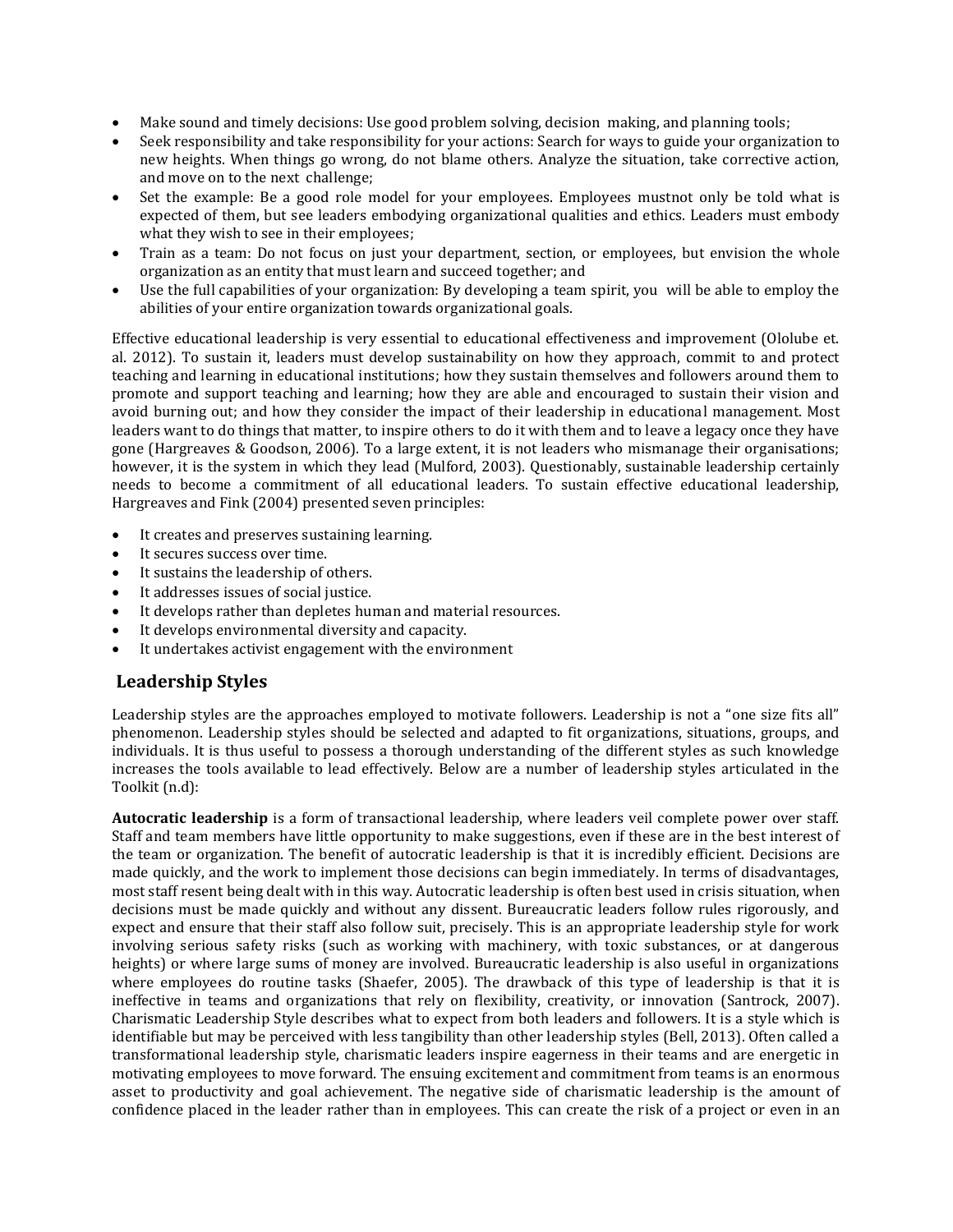entire organization collapsing in a situation when the leader disappears. Additionally, a charismatic leader may come to believe that he/she can do no wrong, even when others are warning him or her about the path he/he is on; feelings of invincibility can ruin a team or an organization. Democratic Leadership Style indicates that leaders make final decisions, but include team members in the decision-making process. They encourage creativity among team members. This also helps develop employees' skills. Team members feel a part of something larger and meaningful and so are motivated to by more than just a financial reward. The danger of democratic leadership is that it can falter in situations where speed or efficiency is essential. During a crisis, for instance, a team can waste valuable time gathering input. Another potential danger is that team members without the knowledge or expertise may fail to provide high quality input. Laissez-Faire Leadership Style may be the best or the worst of leadership styles (Goodnight, 2011). This allows people to work on their own. Laissez-faire leaders abdicate responsibilities and avoid making decisions, they may give teams complete freedom to do their work and set their own deadlines. They usually allow their subordinate the power to make decisions about their work (Chaudhry & Javed, 2012). They provide teams with resources and advice, if needed. They, otherwise, do not get involved. This style can be effective provided the leader monitors performance and gives feedback to team members regularly. Team members enjoy greater degree of autonomy which can lead to high job satisfaction and increased productivity. However, it can be damaging if team members do not manage their time well or do not have the knowledge, skills, or motivation to do their work effectively. This type of leadership can also occur when managers do not have sufficient control over their staff (Ololube, 2013). Transactional Leadership Style begins with the idea that team members agree to obey their leader when they accept a job. The transaction usually involves the organization paying team members in return for their effort and compliance. The leader has right to punish team members if their work doesn't meet an appropriate standard. The minimalistic working relationships that result (between staff and managers or leaders) are based on this transaction (effort for pay).

## **Determinants of Leadership Style**

Ibara (2010) outlined number of factors which can help singly or in combination to determine which type of leadership style is most effective in a particular situation. For instance, these are: (1) Size of an organization; (2) Degree of interaction; (3) Personality of Members; (4) Goal Congruency; and (5) Level of Decision Making.

All organizations have inherent tendency to grow. As they grow in size, problems arise which may become more difficult to address at a macro or senior management level. At the same time institutions and organizations grow larger and become more multifaceted. There is a propensity for decision making to be centralized (Naylor, 1999). This situation leads to limited employee participation or no participation at all. Leaders may, if inclined, present ideas and invite input from employees (Ibara, 2010). Organizational interaction or communication between two or more individuals on the basis of social and organizational structures is aimed at achieving goals (Ololube, 2012). In changing scenario, we witness today, uncertainty is rampant in many situations in organizations and leaders need to be involved with their staff to ensure organizational learning and address of critical issues. The intensity and quality of interaction in an organization tends to influence the style of organizational management in order to accomplish tasks. Naylor (1999) pointed out that for organizations to be effective, it is essential that managers and leaders constantly share information, ensure open channels of communication, regular attention on information, and regular debate on the nature of data. Openness increases the likelihood of better communication and in turn the functioning and survival of organizations (Ololube, 2012). Personality attributes of employees and managers are crucial in determining style of the leader. Some tend to react more to a particular leadership style than those who depend on others. Those with an understandable sense of direction wish to advance in their careers and enjoy participating in organizational decision-making processes tend to be more inclined towards open and collaborative leadership styles. Leaders should adapt to such situations by providing opportunities for participation to those who desire them and directing those who find it more difficult to participate in organizational decision-making (Ibara, 2010).The goal congruence is important for unity of direction as everybody (individuals, departments and divisions) is works towards the attainment of a common goal. Different leadership styles may be employed depending on the degree of existing goal congruence in an organization. Level of decision–making is also important in the context of leadership style. Weddle (2013) identified five levels of decision making in organizations. With each level the amount of time and the decision making involvement increases: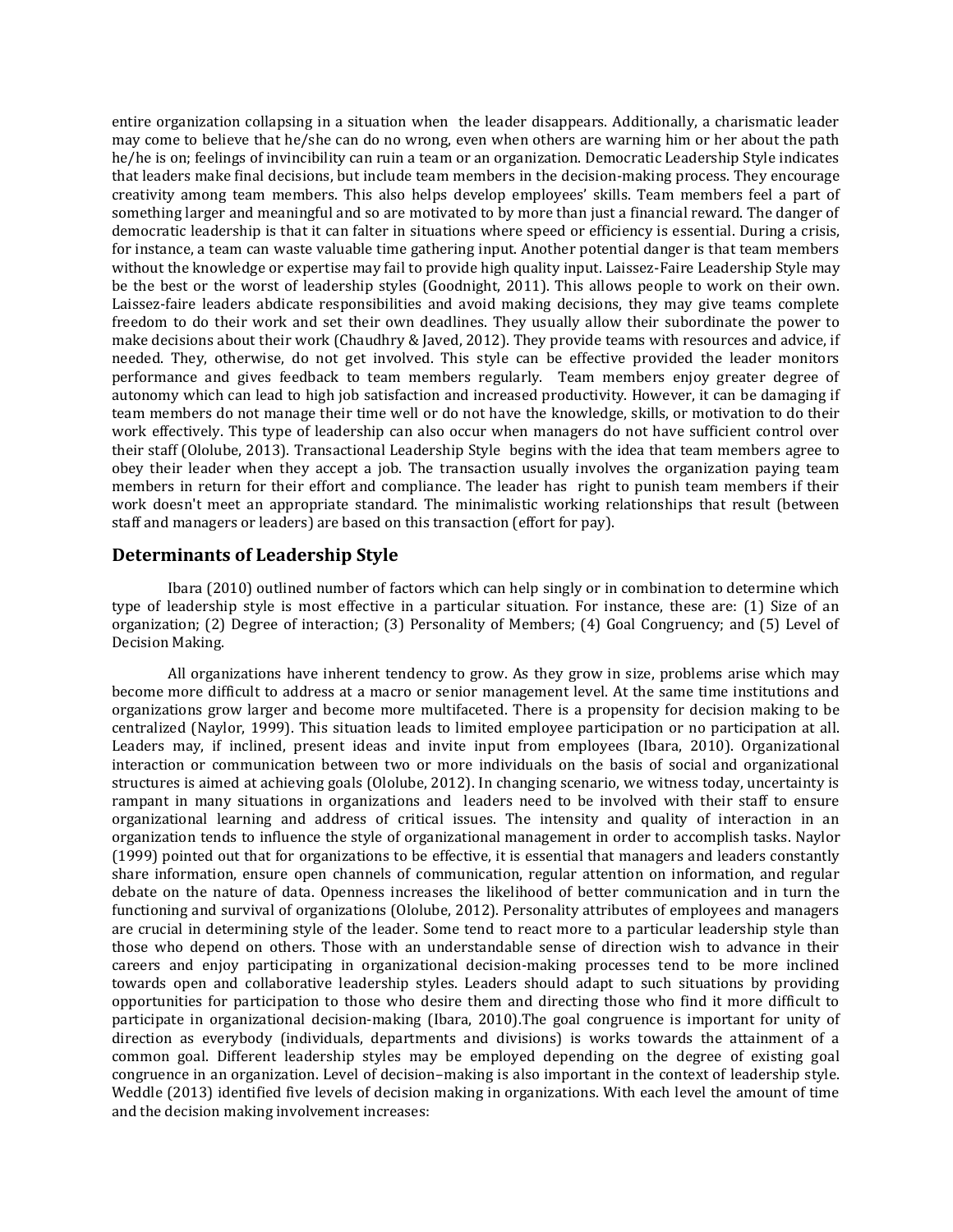- **1.** Leader makes the decision alone & announces the decision. This level requires little time and no staff involvement. This is particularly useful in crisis situationsimmediate action is needed.
- 2. **Leader gathers input from individuals and makes the decision.** The leader seeks input, usually to cover blind spots and enhance the depth of understanding of the issue at hand. Key individuals hold important information and not consulting is seen to be irresponsible.
- 3. **Leader gathers input from team and makes the decision.** The leader holds a team meeting and solicits input from the team, listens to the team's ideas and then using that information, makes a decision.
- 4. **Consensus building. At this level, the leader is part of the team** and s/he is just one vote/voice among many. The group processes all possible options and compromises until everyone is in agreement.
- 5 **Consensus and delegation with criteria/constraints**. The leader delegates decision making to the team and does not participate in decision making anddiscussions. This demands on the part of the leader to be very clear with the team and the criteria involved in decision making.

## **Educational Leadership and Management Processes**

Leadership is perceived as the process of influencing employees/workers towards the achievement of organisational goals and organisational excellence (Naylor, 1999). Outstanding leaders nurture a vision for their organization which they share with all and which shapes the programmes of learning and teaching, policies, priorities, plans and procedures concerning the day-to-day life of the organization (Beare et al., 1997). In educational context, leaders inspire the whole system by effectively influencing the behaviours, thoughts, and feelings of those working within it, and ensure their vision by creating a strategic alignment across the whole system (Peretomode, 1991). No matter how effective leaders are, they are faced with numerous obstacles and challenges which they must manage to succeed and sustain organizational achievements.

Warren Bennis (2004) held that a leader makes good decisions which imply a goal, a direction, an objective, a vision, a dream, a path, and a reach. Further, a leader does the following:

- Shares with all in an organization, motivates people by helping them to identify with the task and the goal, rather than by rewarding or punishing them. Leaders inspire and empower people; they pull rather than push.
- Creates trust through one's competencies, integrity, and congruency between said and done.
- Maintains environment, defines mission, models the behavior, and expresses collective goals of the organisation.
- Perceives and handles 'failure' differently they embrace error and vow to learn from it.
- Ensures a healthy and empowering environment for the workforce to generate commitment, and feeling and feeling of belongingness with the organization.
- Encourages a network or flattened hierarchy model- a more centralised model where the key words are acknowledge, create and empower.

On the whole, vision, constancy of purpose and consistency are central concerns of leaders in educational management and planning. They seek to establish the best educational policies and strategies, which involve the improvement of educational programmes and administrative services aimed at creating competent graduates capable of entering significant positions in society and, in turn, improving educational practices and procedures (Ololube, 2013). Effective leadership, Wallace and Hoyle (2005) argued that the management of the education systems require a shift of direction away from traditional and current orthodoxies of radical transformation promoted by reform policies towards a more temperate perspectives.

It can not be denied that educational management processes involve the orderly deployment of systems that ensure proper implementation of policies, strategies, and action plans through integrated and healthy practices to realise educational goals. Its optimization depends on a clear understanding of how different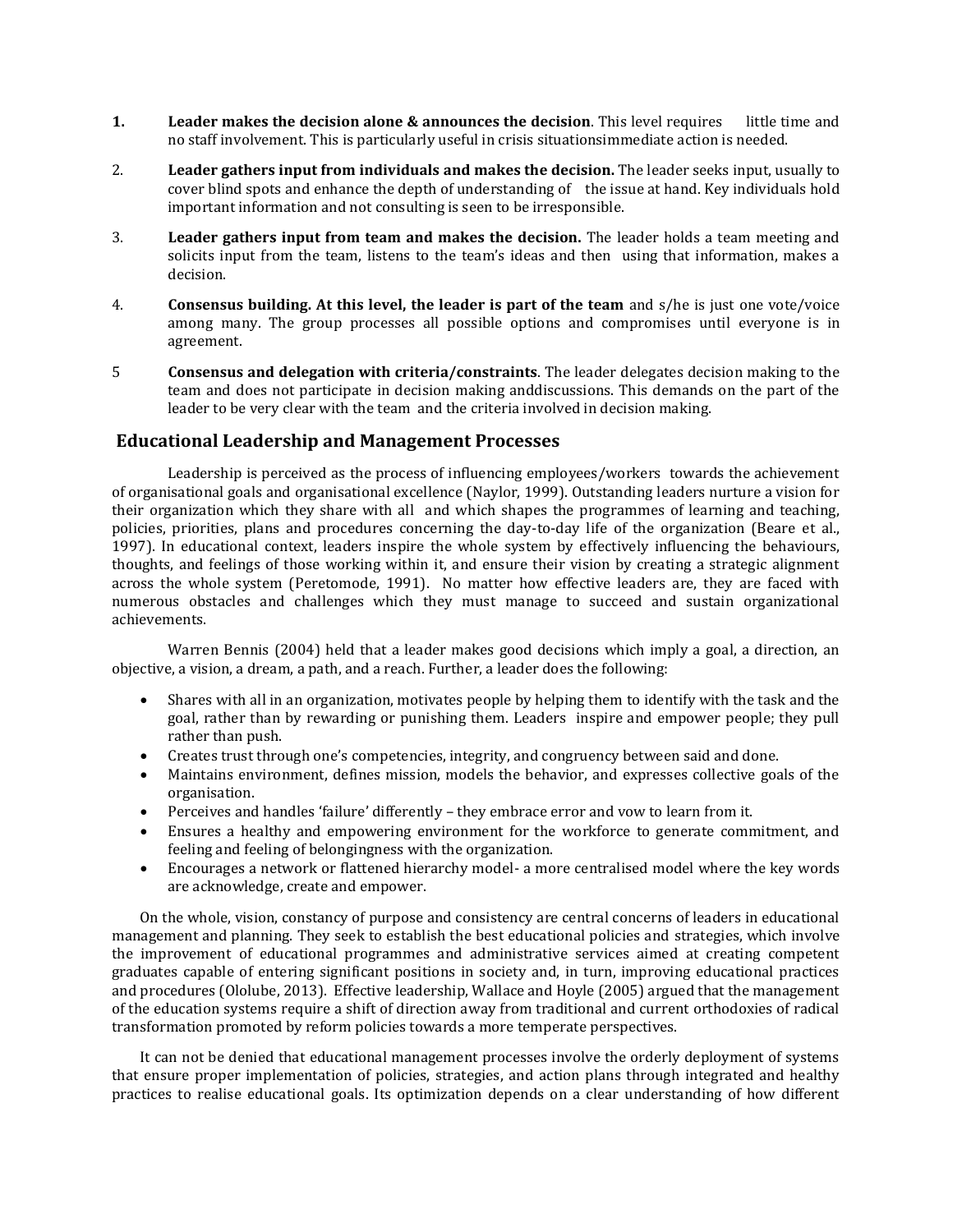units of work fit into the whole. Process performance looks at how management gathers information to form educational policy and strategy and involves the application of systems standards covering quality management systems (Lewis, Goodman & Fandt, 1995). It generates facts on the basis of which the processes in question can be effectively managed and continuously improved. This factual information supports decisions at all levels that in turn improve educational process performance further (Schoderbek, Cosier & Aplin, 1988). Educational leaders ensure that academic and non-academic staff are continually trained to operate in the innovative and ever-changing educational process and that they are building professional learning communities (Uriah & Agbor, 2013). According to Wallace and Hoyle (2005), effective leadership and management mean less leadership and management. Teachers are now increasingly caught up in specific managerial roles and distributed leadership. It is suggested that accepting effective leadership principles and styles in educational management are of vital significance. The key characteristics of the effective leadership have proven worth in the field of education.

## **Conclusion**

Over the decades, literature on educational management and leadership, often discusses issues essential to educational leadership. The syntheses presented have roots in the reflective ability of the authors to link thematic issues across wider and complex themes. This article has highlighted effective educational leadership in educational management and a quality wake up call for a better model that has applicability in the context of the Indian education. By understanding leadership styles, principles, and practices which make up effective educational leadership , it may be concluded that success is certain, provided the leadership styles, principles and methods are applied in right spirits in educational management. However, there is always room for improvement keeping in mind tradition of quality educational leadership.

The authors tend to put forward that outstanding educational leadership principles and styles may be adopted intelligently and in right direction for enhancing educational management at all level in India. At present things are not moving and progressing in right direction due to half baked attention given to educational development and management. There is need for bridging the gap between theory and practice to provide exploration of dominant leadership strategies and to give educational leaders a solid basis in theory and practice. Educational leaders may explore combination of strategies to successful in their mission of effective educational leadership. Application of styles and practices is cost effective. This involves teamspirit, improvement in performance and enhancing teaching and learning.

## **Bibliography**

- 1. Abbasialiya, A. (2010). The Concept of Leadership. Retrieved January 11, 2013, fromhttp://expertscolumn.com/content/concept-leadership.
- 2. Anyamele, S. C. (2004). Institutional Management in Higher Education: A Study of Leadership Approaches to Quality Improvement in University Management. Nigerian and Finnish Cases. Doctoral Dissertation University of Helsinki. E-thesis. Retrieved September23, 2014 fromhttp://ethesis.helsinki.fi/julkaisut/kay/kasva/vk/anyamele/institut.pdf.
- 3. Aslam, R., Shumaila, S., Sadaqat, S., Bilal, H., & Intizar, M. (2013). Organizational Justice as a Predictor of Job Satisfaction among Teachers: A Case Study of the University of the Punjab. In N. P. Ololube & B. Akarsu, (Eds.), Educational Management in Developing Economies: Cases 'N' School Effectiveness and Quality Management Volume 11 (pp. 141-156). Owerri, Nigeria: Springfield Publishers.
- 4. Avolio, B. J., Walumbwa, F. O., & Weber, T. J. (2009). Leadership: Current Theories, Research, and Future<br>Directions. Annual Review of Psychology 60 (2009), pp. 421-449. doi: Directions. Annual Review of Psychology 60 (2009), pp. 421-449. doi: 10.1146/annurev.psych.60.110707.163621.
- 5. Barrett, D. J. (n.d). Leadership Communication: A Communication Approach for Senior-Level Managers. Retrieved 2014, and March 19, 2014, fromhttp://scholarship.rice.edu/bitstream/handle/1911/27037/Leadership%20Communication%20-
- %20A%20Communication%20Approach%20for%20Senior Level%20Managers%20-%20Barrett.pdf. 6. Bass, B., Bass, R. (2008). The Bass Handbook of Leadership: Theory, Research and Managerial Application. New
- York: Simon & Schuster.
- 7. Beare, H. Caldwell, B., & Millikan, R. (1997). Dimensions of leadership. In Megan Crawford, L. Kydd & C. Riches (Eds). Leadership and teams in educational management. Buckingham and Philadelphia: Open University Press.
- 8. Bell, R. M. (2013). Charismatic Leadership Case Study with Ronald Reagan as Exemplar. Emerging Leadership Journeys, 6(1), 66-74.